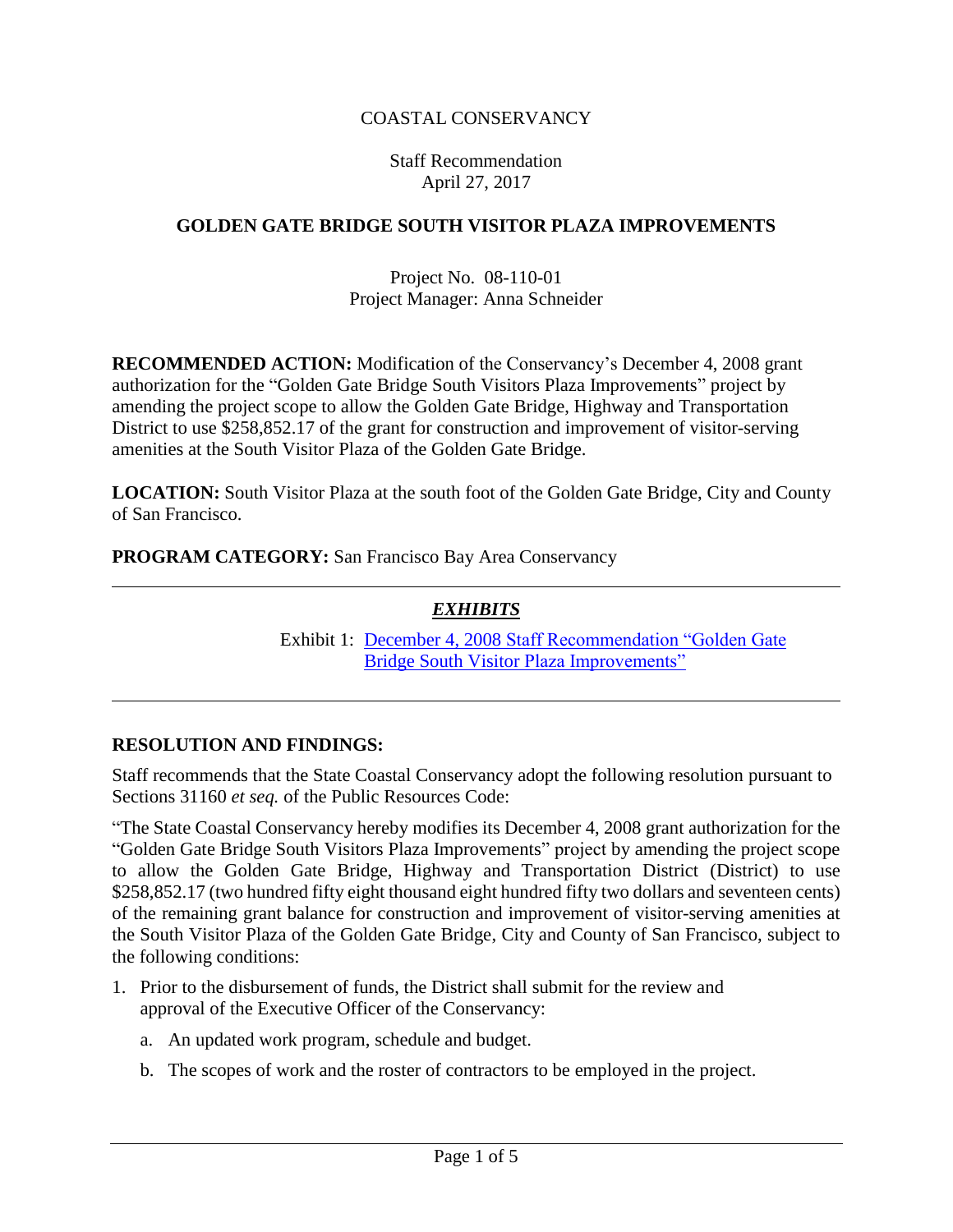- c. A sign plan acknowledging the Conservancy and displaying its logo in a manner approved by the Executive Officer.
- d. An agreement between the landowner of the project site (the National Park Service) and the District that is sufficient to permit the construction of the project improvements and protect the public interest in the project.
- 2. Prior to initiating construction, the District shall provide written evidence to the Executive Officer that all permits and approvals necessary to the implementation and completion of the project under applicable local, state and federal laws and regulations have been obtained.

Staff further recommends that the Conservancy adopt the following findings:

"Based on the accompanying staff report and attached exhibits, the State Coastal Conservancy hereby finds that:

- 1. The proposed authorization is consistent with Chapter 4.5 of Division 21 of the Public Resources Code, regarding access-related facilities.
- 2. The proposed project is consistent with the current Conservancy Project Selection Criteria and Guidelines.

# **PROJECT SUMMARY:**

Staff recommends that the State Coastal Conservancy modify its December 4, 2008 authorization of a grant for the "Golden Gate Bridge South Visitors Plaza Improvements" project (the project)) to allow the Golden Gate Bridge, Highway and Transportation District (the District) to use \$258,852.17 of the remaining grant balance to improve visitor-serving amenities at the South Visitor Plaza of the Golden Gate Bridge by replacing and upgrading the existing restroom sewer line. The Golden Gate Bridge is acclaimed as one of the world's most beautiful and recognized bridges, receiving an estimated 10 million visitors each year. The South Visitor Plaza is a landmark destination stop providing public services such as parking, tour bus stop, restrooms, a restaurant and a gift shop for the residents and visitors viewing or crossing the Golden Gate Bridge on foot, bike, or car.

The original December 4, 2008 Conservancy authorization provided \$500,000 in grant funding to design improvements to visitor-serving amenities at the South Visitor Plaza. For a complete project summary, please see the December 4, 2008 staff recommendation, Exhibit 1.

The District has now completed the initial design tasks and there is a remaining balance of \$258,852.17 from the original Conservancy grant funding of \$500,000. The District is ready and prepared to commence final design and construction of improvements to the existing restroom sewer line. The proposed modification of the December 4, 2008 authorization would allow the use of the grant balance of \$258,852.17 for the complete replacement of the existing sewer line, which has been a problem-ridden, forced main system that relies on mechanical pumps. This pumping system breaks down often and requires constant monitoring and maintenance by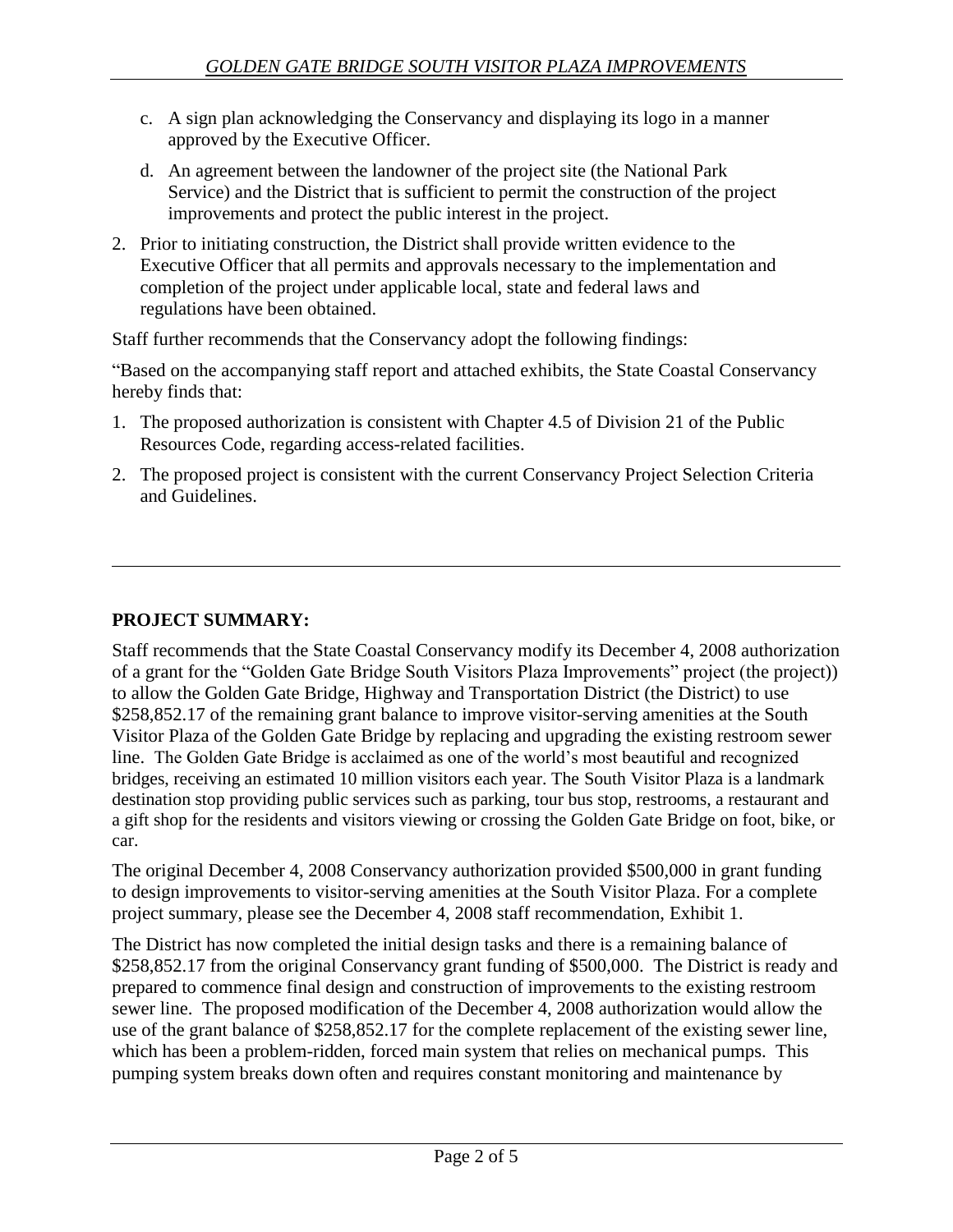District staff. The new line would be a simpler gravity system that would confer immediate benefits to the existing facility and be in place for the future installation of the new restroom.

The original staff recommendation (Exhibit 1, "Project Summary" section) supported construction of the restroom facility upgrades, but noted that, if deemed appropriate, Conservancy staff would return to the Conservancy to request authorization to fund construction activities related to the restroom upgrades at the South Visitor Plaza. Additional funding has not been requested for this grant, as \$258,852.17 remains under the current grant agreement for this task. Should the Conservancy approve amending the scope to allow for construction activities, this funding will be used to initiate this very important part of the restroom upgrade. Upgrading the sewer line will have immediate benefits for the existing facility and be able to support the new restroom facilities when constructed, without creating any increase in capacity at the sewage treatment plant (City and County of San Francisco).

**Site Description:** See Exhibit 1, "Site Description" section.

**Project History:** The District, utilizing Conservancy funds, produced Design & Construction Plans, an Environmental Compliance Review, Topographic Survey/Mapping, and Geotechnical Reports for the planned new restrooms at the South Visitor Plaza at the Golden Gate Bridge. The consultant completed the design project based on time and materials instead of fixed fees, so the design project was completed with a substantial remaining balance. The project is constructionready and with an approval to amend the project's scope, can move forward to utilize the remaining grant funds for construction and replacement of the existing restroom sewer line.

For additional project history: See Exhibit 1,"Project History" section.

# **PROJECT FINANCING:**

The funding source has not changed. See Exhibit 1, "Project Financing" section.

# **CONSISTENCY WITH CONSERVANCY'S ENABLING LEGISLATION:**

The project has not changed; additional projects tasks are proposed by this modification. See Exhibit 1, "Consistency with Conservancy Enabling Legislation" section.

## **CONSISTENCY WITH CONSERVANCY'S 2013 STRATEGIC PLAN GOAL(S) & OBJECTIVE(S), AS REVISED JUNE 25, 2015:**

Consistent with **Goal 1, Objective F** of the Conservancy's 2013-2018 Strategic Plan, the proposed project will improve support facilities at an existing coastal accessway where the California Coastal Trail, San Francisco Bay Trail, and the Bay Area Ridge Trail converge.

Consistent with **Goal 12, Objective B** of the Conservancy's 2013-2018 Strategic Plan, the proposed project will implement and provide improvement to a restroom at a recreational facility (South Visitor Plaza of the Golden Gate Bridge).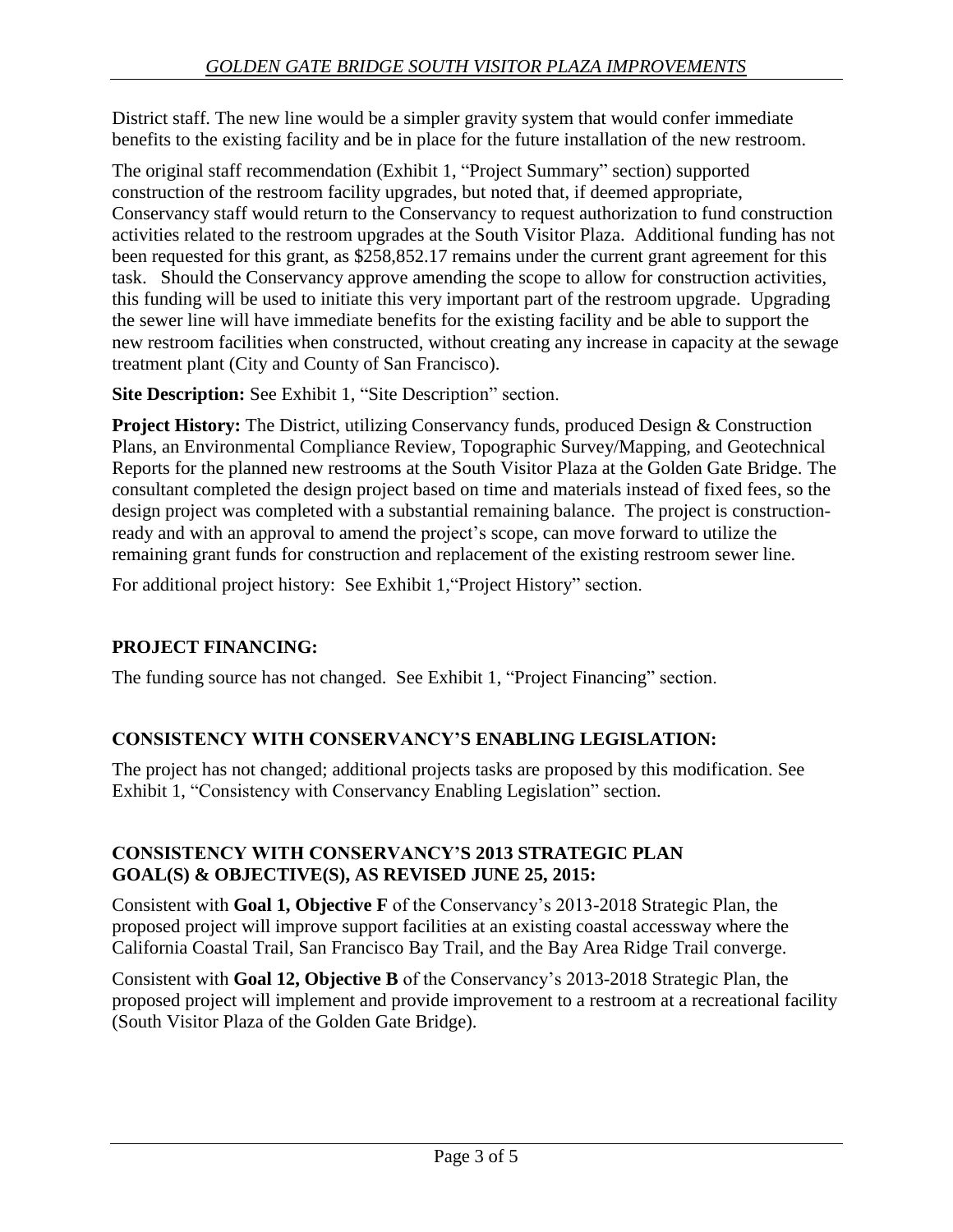### **CONSISTENCY WITH CONSERVANCY'S PROJECT SELECTION CRITERIA & GUIDELINES:**

The project is consistent with the Conservancy's Project Selection Criteria and Guidelines, last updated on October 2, 2014, in the following respects:

## **Required Criteria**

- **1. Promotion of the Conservancy's statutory programs and purposes:** See Exhibit 1, "Consistency with Conservancy's Enabling Legislation" section.
- **2. Consistency with purposes of the funding source:** See Exhibit 1: "Project Financing" section.
- **3. Promotion and implementation of state plans and policies**: By improving public access facilities the project serves to promote and implement the following state plans:
	- a. "California @ 50 Million: The Environmental Goals and Policy Report (Governor's Office of Planning and Research, 2013 Draft): The Environmental Goals and Policy Report" Section: Build Sustainable Regions that Support Healthy and Livable Communities, Goal 1: Invest in sound infrastructure that is consistent with the state's long-term environmental goals through the construction and upgrade of a recreational facility.
- **4. Support of the public:** The South Visitor Plaza at the Golden Gate Bridge is heavily used by hikers, bikers, park enthusiasts, and U.S. and international tourists (See Exhibit 1: Project Letters)
- **5. Location:** The proposed project would be located at the south foot of the Golden Gate Bridge, which serves as the division between "coast" and "bay." The proposed project would be located on the waterfront of the City and County of San Francisco, which is within the nine-county Bay Area, and would be located within the coastal zone of the City and County of San Francisco
- **6. Need:** The proposed change of scope to allow replacement of the restrooms sewer line is a necessary first step of the overall construction project to replace the aging restroom facility with a new restroom. Without this change of scope, the project would not be able to commence as scheduled and would need a new funding source.
- **7. Greater-than-local interest:** The Golden Gate Bridge is arguably the most defining feature of the San Francisco Bay Area, and is an internationally-recognized landmark. The Golden Gate Bridge receives approximately ten million visitors from around the world each year, as well as serving as a local recreational and transportation feature.
- **8. Sea level rise vulnerability** Improvements made to the restroom sewer line will not be vulnerable to sea level rise due to the high elevation of the project site.